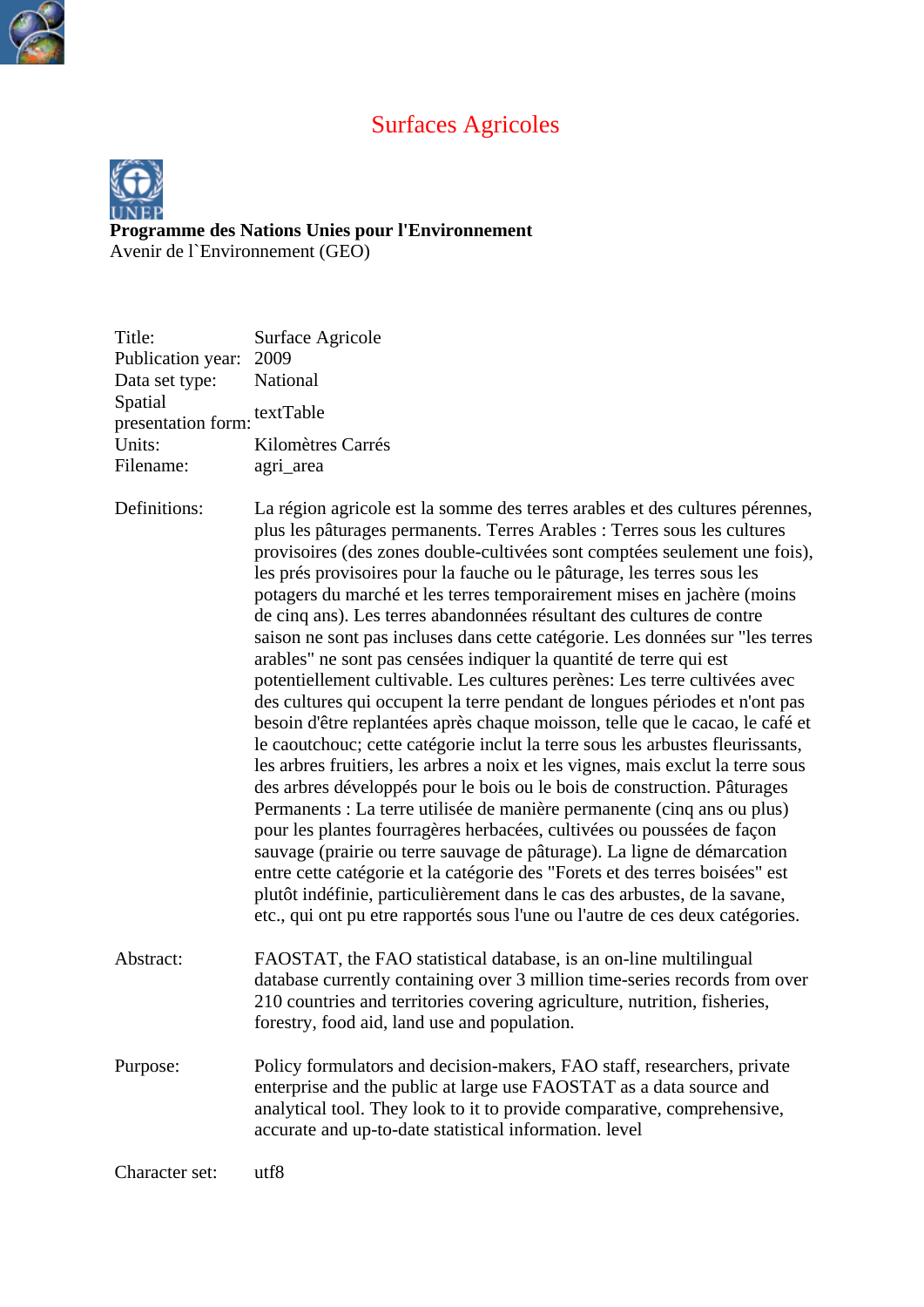| Language:                                                                                     | English                                                               |                                                                                             |                                                                                     |  |
|-----------------------------------------------------------------------------------------------|-----------------------------------------------------------------------|---------------------------------------------------------------------------------------------|-------------------------------------------------------------------------------------|--|
| Status:                                                                                       | Complete                                                              |                                                                                             |                                                                                     |  |
| Update frequency: Irregular<br><b>Topic Category</b>                                          |                                                                       |                                                                                             |                                                                                     |  |
| GEO theme:                                                                                    | Land                                                                  |                                                                                             |                                                                                     |  |
| GEO data category: Land Use<br>Theme Keywords                                                 |                                                                       |                                                                                             |                                                                                     |  |
| <b>GEMET</b> theme:                                                                           | Agriculture                                                           |                                                                                             |                                                                                     |  |
| GEMET keywords:2009                                                                           |                                                                       |                                                                                             |                                                                                     |  |
| Free keywords:<br><b>Temporal Extent</b>                                                      |                                                                       |                                                                                             | Arable, Land, Permanent, Crops, Pasture, use, agriculture                           |  |
| Covered time:<br>Geographic Extent                                                            | 1961-2007                                                             |                                                                                             |                                                                                     |  |
| World<br>Coverage:<br>West longitude:<br>East longitude:<br>$-180$<br>180<br>Point of Contact |                                                                       | South latitude:<br>$-90$                                                                    | North latitude:<br>90                                                               |  |
| Role:<br>Person:<br>Organization:                                                             | Originator<br><b>FAO</b><br><b>FAO</b>                                | Address:<br>Postal code:<br>City:<br>State:<br>Country:<br>Phone:<br>Fax:<br>Web:<br>Email: | Viale delle Terme di Caracalla<br>00100<br>Rome<br>Italy<br>FAOSTAT-Queries@fao.org |  |
| Role:<br>Organization:                                                                        | Data Source<br>Food and Agriculture Organization Statistical Database |                                                                                             |                                                                                     |  |
| Role:<br>Organization:                                                                        | Provider<br><b>FAO</b>                                                | Address:<br>Postal code:<br>City:<br>State:                                                 | Viale delle Terme di Caracalla<br>00100<br>Rome                                     |  |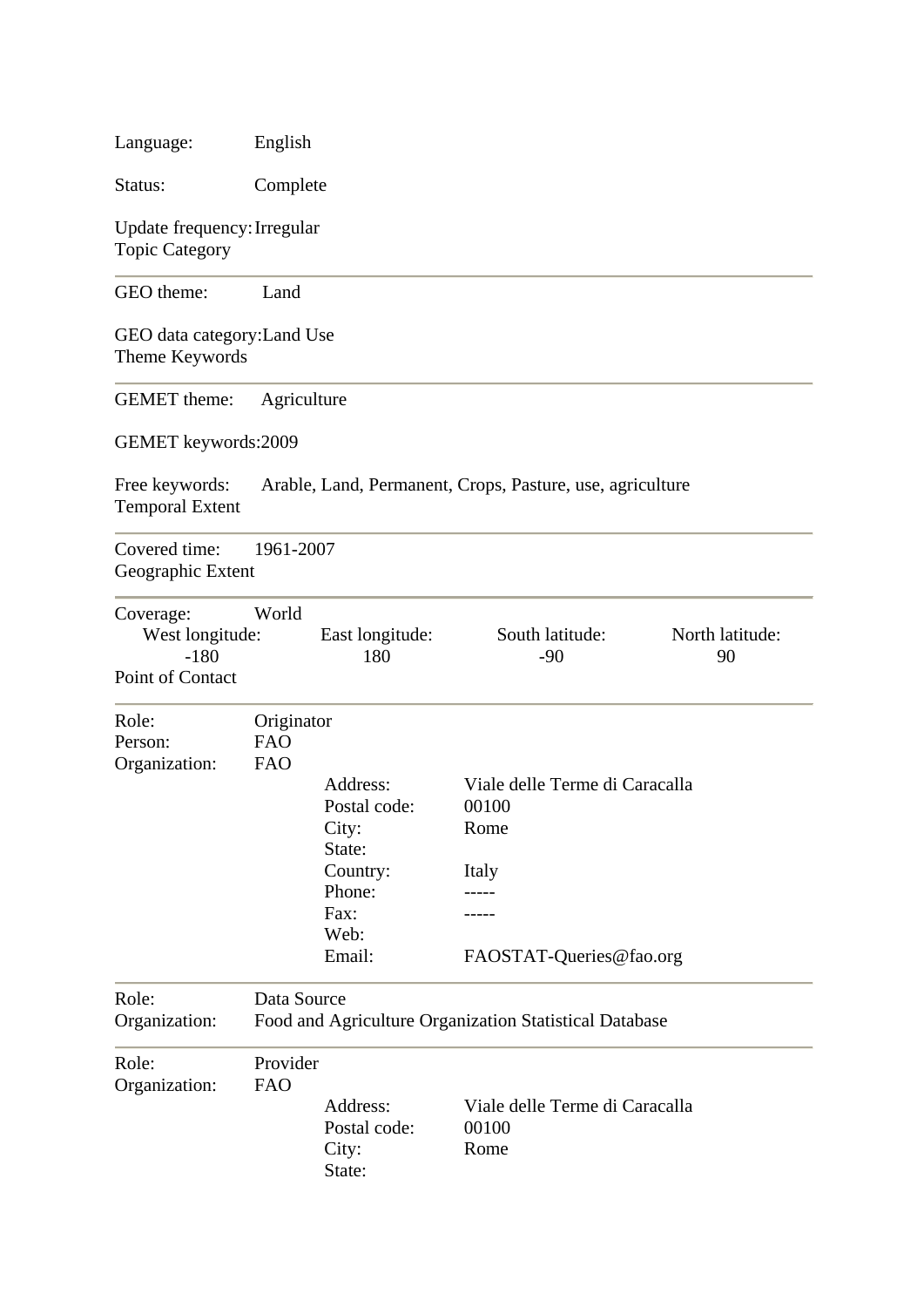|                                                                                                             |                         | Country:<br>Phone:<br>Fax:<br>Web:<br>Email:     | Italy<br>+39 06 57051<br>+39 06 570 53152<br>http://apps.fao.org/page/collections/<br>Guido.Braca@fao.org<br>Rosana.Frattini@fao.org<br>JeanPhilippe.Decraene@fao.org SDRN-Chief | Jeff.Tschirley@fao.org John.Latham@fao.org |
|-------------------------------------------------------------------------------------------------------------|-------------------------|--------------------------------------------------|----------------------------------------------------------------------------------------------------------------------------------------------------------------------------------|--------------------------------------------|
| Role:<br>Organization:<br>Publication place: Rome<br><b>Resource Constraints</b>                            | Publisher<br><b>FAO</b> |                                                  |                                                                                                                                                                                  |                                            |
| Use constraints:<br>Copyright:<br><b>Spatial Representation Info</b>                                        | Public<br><b>FAO</b>    |                                                  |                                                                                                                                                                                  |                                            |
| Cell size:<br>Number of rows: -----<br>Number of<br>columns:<br>Value min:<br>Value max:<br>Xmax:<br>Notes: |                         | Xmin:                                            | Ymax:                                                                                                                                                                            | Ymin:                                      |
| <b>Distribution Information</b><br><b>Contact Information</b>                                               |                         |                                                  |                                                                                                                                                                                  |                                            |
| Online resource:<br>File format:<br>Reference System Information<br><b>Coordinate Reference Information</b> |                         | http://geodata.grid.unep.ch<br>Excel spreadsheet | URL original source:http://faostat.fao.org/site/479/default.aspx                                                                                                                 |                                            |
| Ellipsoid:<br>Projection:<br>Metadata Information                                                           | <b>WGS 84</b>           |                                                  |                                                                                                                                                                                  |                                            |
| Language:                                                                                                   | English                 |                                                  |                                                                                                                                                                                  |                                            |
| Character set:                                                                                              | utf8                    |                                                  |                                                                                                                                                                                  |                                            |
| Metadata standard ISO 19115 Geographic Information<br>name:                                                 |                         |                                                  |                                                                                                                                                                                  |                                            |
| Date:<br>Metadata author                                                                                    |                         | 2009-09-02 00:00:00                              |                                                                                                                                                                                  |                                            |
| Person:                                                                                                     |                         |                                                  |                                                                                                                                                                                  |                                            |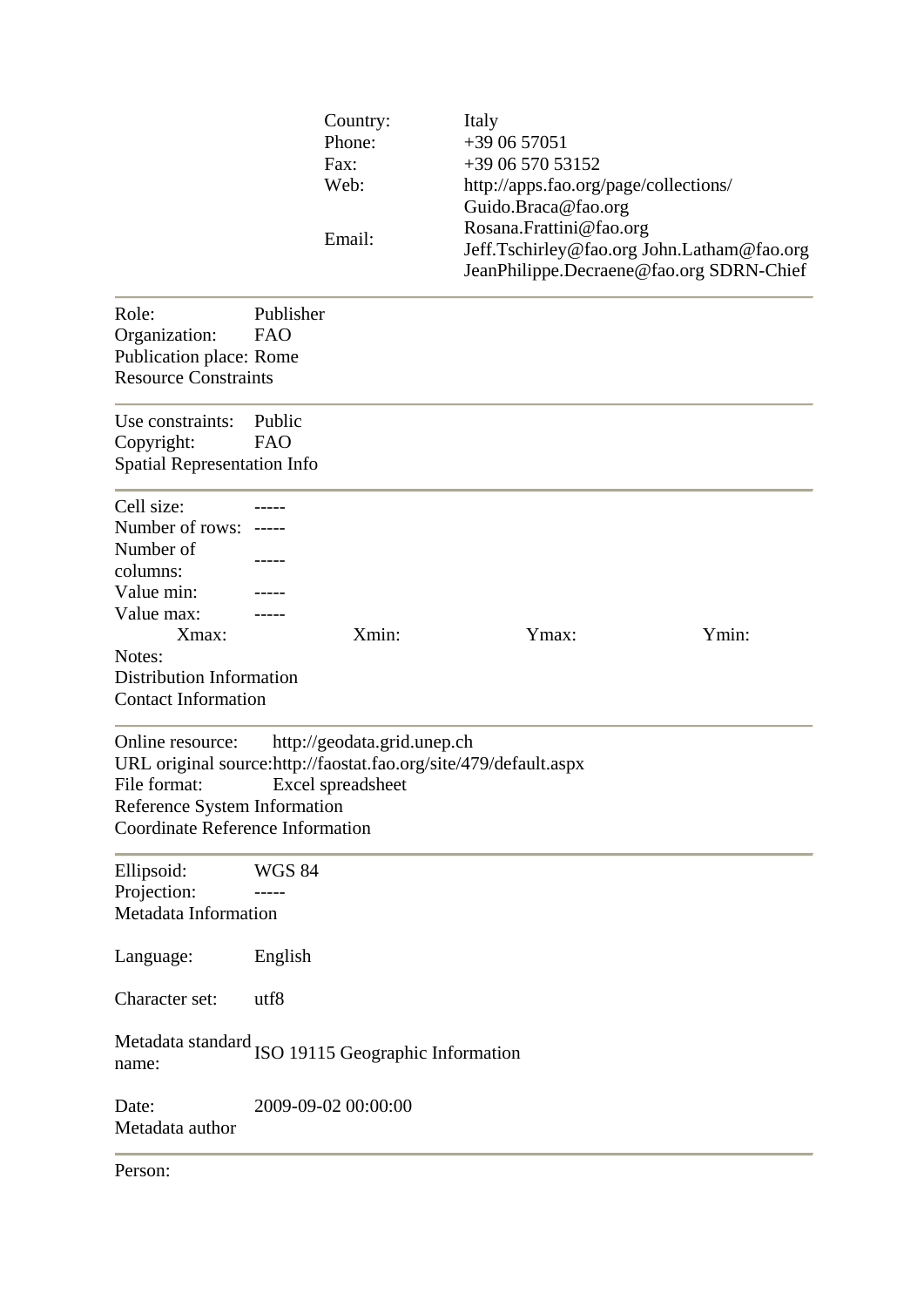| Organization: | UNEP/DEWA/GRID-Europe                                |                         |  |
|---------------|------------------------------------------------------|-------------------------|--|
|               | Address:                                             | 11, Chemin des Anemones |  |
|               | Postal code:                                         | 1219                    |  |
|               | City:                                                | Chatelaine              |  |
|               | State:                                               |                         |  |
|               | Country:                                             | Switzerland             |  |
|               | Phone:                                               | $+41$ 22 917 82 40      |  |
|               | $\text{Fax}:$                                        | +41 22 917 80 29        |  |
|               | Web:                                                 | http://www.grid.unep.ch |  |
|               | Email:                                               | geo@grid.unep.ch        |  |
|               | <b>Additional Information: Statistical Data Sets</b> |                         |  |

Country notes: Data for Anguilla are included with those of Saint Kitts and Nevis. From 1961 to 1999 Data for Belgium include those for Luxembourg. Data for Eritrea before 1993 are shown under Ethiopia. Data for Serbia before 2006 include those for Montenegro.

Aggregation method

| Method:        | Sum                                         |
|----------------|---------------------------------------------|
| Weight factor: |                                             |
| Comments:      | The value "-9999" corresponds to "No Data". |

### Inter-/Extrapolations

| Inter-<br>/Extrapolations:                                |                                                                                                                                                                                                                                                                                                                                                                                          |
|-----------------------------------------------------------|------------------------------------------------------------------------------------------------------------------------------------------------------------------------------------------------------------------------------------------------------------------------------------------------------------------------------------------------------------------------------------------|
| Calculated pre<br>1991-1992<br>relative country<br>share: | Pre-1991 relative shares of the 15 republics of the former USSR calculated<br>based on data available after 1991. Pre-1992 relative shares of the Czech<br>Republic and Slovakia of the former Czechoslovakia calculated based on<br>data available after 1992. Pre-1991 relative shares of the 6 republics of the<br>former Yugoslav SFR calculated based on data available after 1991. |



### © 2006 Unit[e](http://www.grid.unep.ch/)d Nations Environment Programme DE Web site manager: [GEO Team](http://geodata.grid.unep.ch/extras/contact.php) of UNEP/DEWA/GRID- $\mu$  **u r a p e** [Europe](http://www.grid.unep.ch/)

[The United Nations Environment Programme \(UNEP\) is](http://www.grid.unep.ch/) [not responsible for the content of web sites and information](http://www.grid.unep.ch/) [resources which may be reached through UNEP. The](http://www.grid.unep.ch/) [access provided to these sites does not constitute an](http://www.grid.unep.ch/) [endorsement by UNEP of the sponsors of the sites or the](http://www.grid.unep.ch/) [information contained herein. Use of the information](http://www.grid.unep.ch/)  [contained in or referenced by UNEP is at the users sole](http://www.grid.unep.ch/) [risk. The designations employed and the presentation of](http://www.grid.unep.ch/) [material do not imply any opinion whatsoever on the part](http://www.grid.unep.ch/)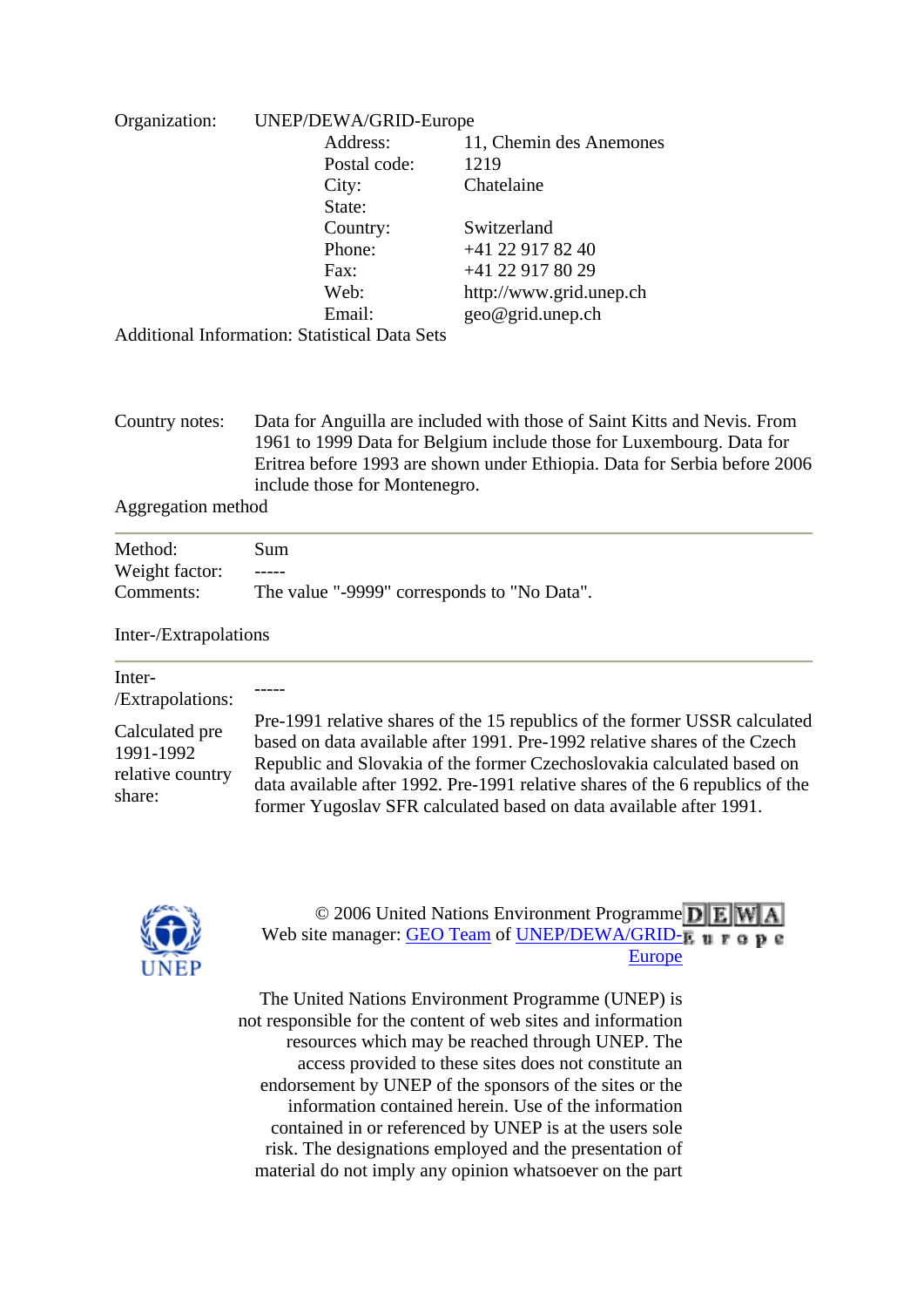of UNEP or the United Nations concerning the legal status of any country, territory, city or area or of its authorities, or concerning the delimitation of its frontiers or boundaries.

# Ressources en Eau - Renouvelables Total (Actuel)

| Title:<br>Publication year:<br>Data set type:<br>Spatial<br>presentation form:<br>Units:<br>Filename: | Ressources en Eau - Renouvelables Total (Actuel)<br>2006<br>National<br>textTable                                                                                                                                                                                                                                                                                                                                                                                                                                                                                                                                                                                                                                                                                                                                                                                                                                                                                                                                                                                 |  |  |  |
|-------------------------------------------------------------------------------------------------------|-------------------------------------------------------------------------------------------------------------------------------------------------------------------------------------------------------------------------------------------------------------------------------------------------------------------------------------------------------------------------------------------------------------------------------------------------------------------------------------------------------------------------------------------------------------------------------------------------------------------------------------------------------------------------------------------------------------------------------------------------------------------------------------------------------------------------------------------------------------------------------------------------------------------------------------------------------------------------------------------------------------------------------------------------------------------|--|--|--|
|                                                                                                       | <b>Milliards Mètre Cubes</b><br>water_tot_renev                                                                                                                                                                                                                                                                                                                                                                                                                                                                                                                                                                                                                                                                                                                                                                                                                                                                                                                                                                                                                   |  |  |  |
| Definitions:                                                                                          | L'ensemble des Ressources d'eau renouvelables réelles : (TARWR)<br>(km3/year) : La somme des ressources d'eau renouvelables internes et des<br>écoulements ayant leur origine en dehors du pays. Le calcul de TARWR<br>tient tient en compte de l'abstraction et la quantité ascendantes<br>d'écoulements réservés aux pays ascendants et descendant par des accords<br>ou des traités formels ou informels. C'est une mesure de la quantité<br>théorique maximum de l'eau réellement disponible pour le pays.                                                                                                                                                                                                                                                                                                                                                                                                                                                                                                                                                    |  |  |  |
| Abstract:                                                                                             | Developed since 1993 by FAO's Land and Water Development Division,<br>the Aquastat programme is FAO's global information system on water and<br>agriculture with a focus on irrigation. Its main purpose is to select<br>systematically the most reliable information on water resources and water<br>uses in countries and to make it available in a standard format to users<br>interested in global or regional perspectives. Its objectives are: • To<br>provide users with comprehensive information on the state of agricultural<br>water management across the world, with an emphasis on developing<br>countries and countries in transition, and featuring major characteristics,<br>trends, constraints and prospective changes. • To support continental and<br>regional analyses by providing systematic, up-to-date and reliable<br>information on water in agriculture and to serve as a tool for large-scale<br>planning and predictive studies. More information (Water Report 23):<br>http://www.fao.org/ag/agl/aglw/aquastat/reports/index2.stm |  |  |  |
| Purpose:                                                                                              | AQUASTAT collects statistics on water resources and data on water<br>resources obtained from national sources are systematically reviewed to<br>ensure consistency in definitions and between countries sharing the same<br>river basin. A methodology has been developed and rules established to<br>compute the different elements of national water balances. It is hoped that<br>through the comparative analysis of available country statistics on water                                                                                                                                                                                                                                                                                                                                                                                                                                                                                                                                                                                                    |  |  |  |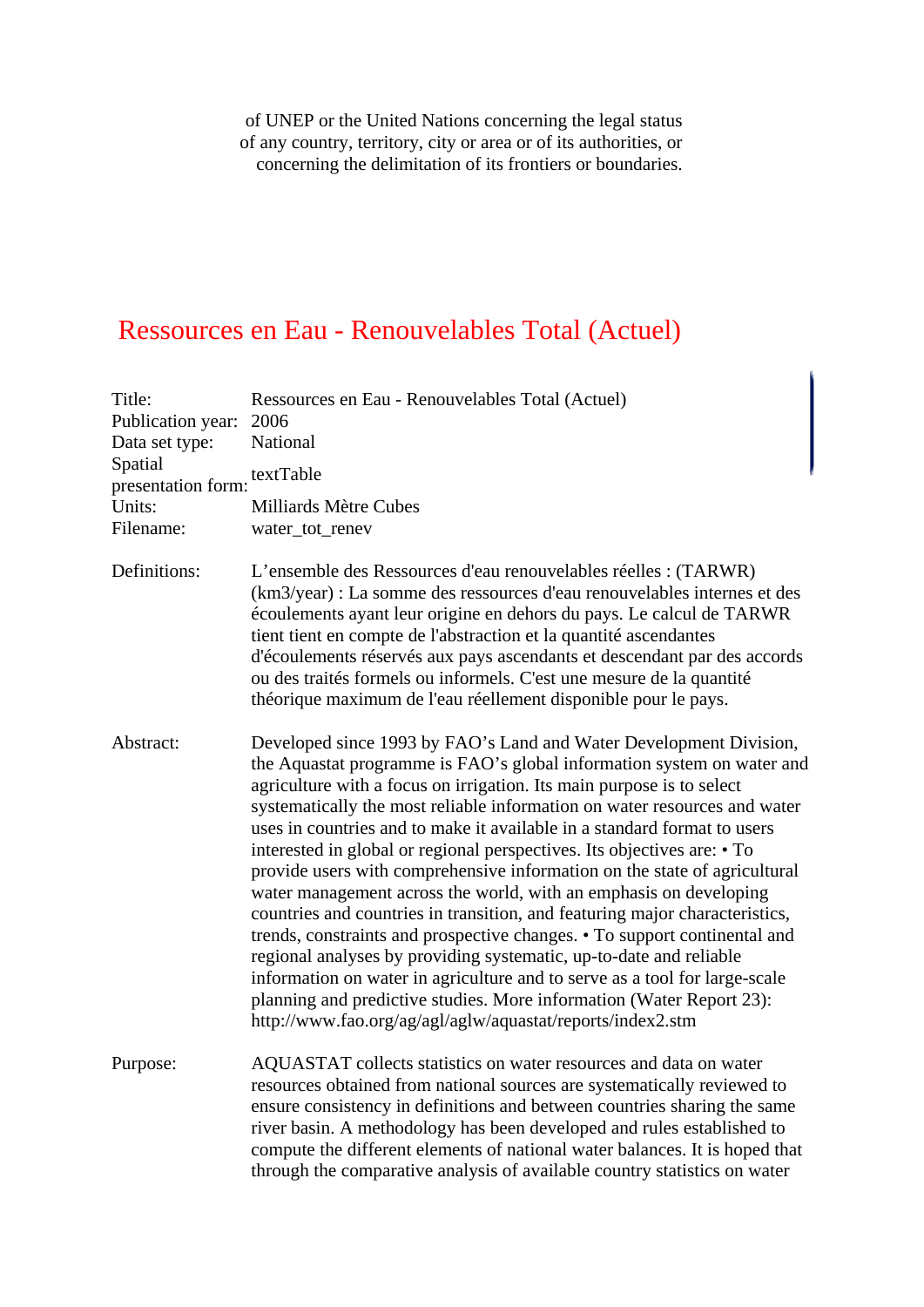|                                                            |                                        | available water resources databases. level         | resources the most reliable and complete dataset of water resources by<br>countries is obtained and that the results could help harmonise currently |                       |
|------------------------------------------------------------|----------------------------------------|----------------------------------------------------|-----------------------------------------------------------------------------------------------------------------------------------------------------|-----------------------|
| Character set:                                             | utf8                                   |                                                    |                                                                                                                                                     |                       |
| Language:                                                  | English                                |                                                    |                                                                                                                                                     |                       |
| Status:                                                    | Complete                               |                                                    |                                                                                                                                                     |                       |
| Update frequency: Unknown<br><b>Topic Category</b>         |                                        |                                                    |                                                                                                                                                     |                       |
| GEO theme:                                                 | Freshwater                             |                                                    |                                                                                                                                                     |                       |
| Theme Keywords                                             |                                        | GEO data category: Water Consumption and Resources |                                                                                                                                                     |                       |
| <b>GEMET</b> theme:                                        | Water                                  |                                                    |                                                                                                                                                     |                       |
| GEMET keywords:2006                                        |                                        |                                                    |                                                                                                                                                     |                       |
| Free keywords:<br><b>Temporal Extent</b>                   |                                        |                                                    | Water, renewable, water resources, natural, TARWR                                                                                                   |                       |
| Covered time:<br>Geographic Extent                         |                                        | 1958-62, 1963-67, , 2008-12                        |                                                                                                                                                     |                       |
| Coverage:<br>West longitude:<br>$-180$<br>Point of Contact | World                                  | East longitude:<br>180                             | South latitude:<br>$-90$                                                                                                                            | North latitude:<br>90 |
| Role:<br>Person:<br>Organization:                          | Originator<br><b>FAO</b><br><b>FAO</b> | Address:                                           | Viale delle Terme di Caracalla                                                                                                                      |                       |
|                                                            |                                        | Postal code:<br>City:<br>State:                    | 00100<br>Rome                                                                                                                                       |                       |
|                                                            |                                        | Country:<br>Phone:                                 | Italy                                                                                                                                               |                       |
|                                                            |                                        | Fax:<br>Web:                                       |                                                                                                                                                     |                       |
|                                                            |                                        | Email:                                             | FAOSTAT-Queries@fao.org                                                                                                                             |                       |
| Role:<br>Organization:                                     | Data Source                            |                                                    | <b>AQUASTAT FAO's Information System on Water in Agriculture</b>                                                                                    |                       |
| Role:                                                      | Provider                               |                                                    |                                                                                                                                                     |                       |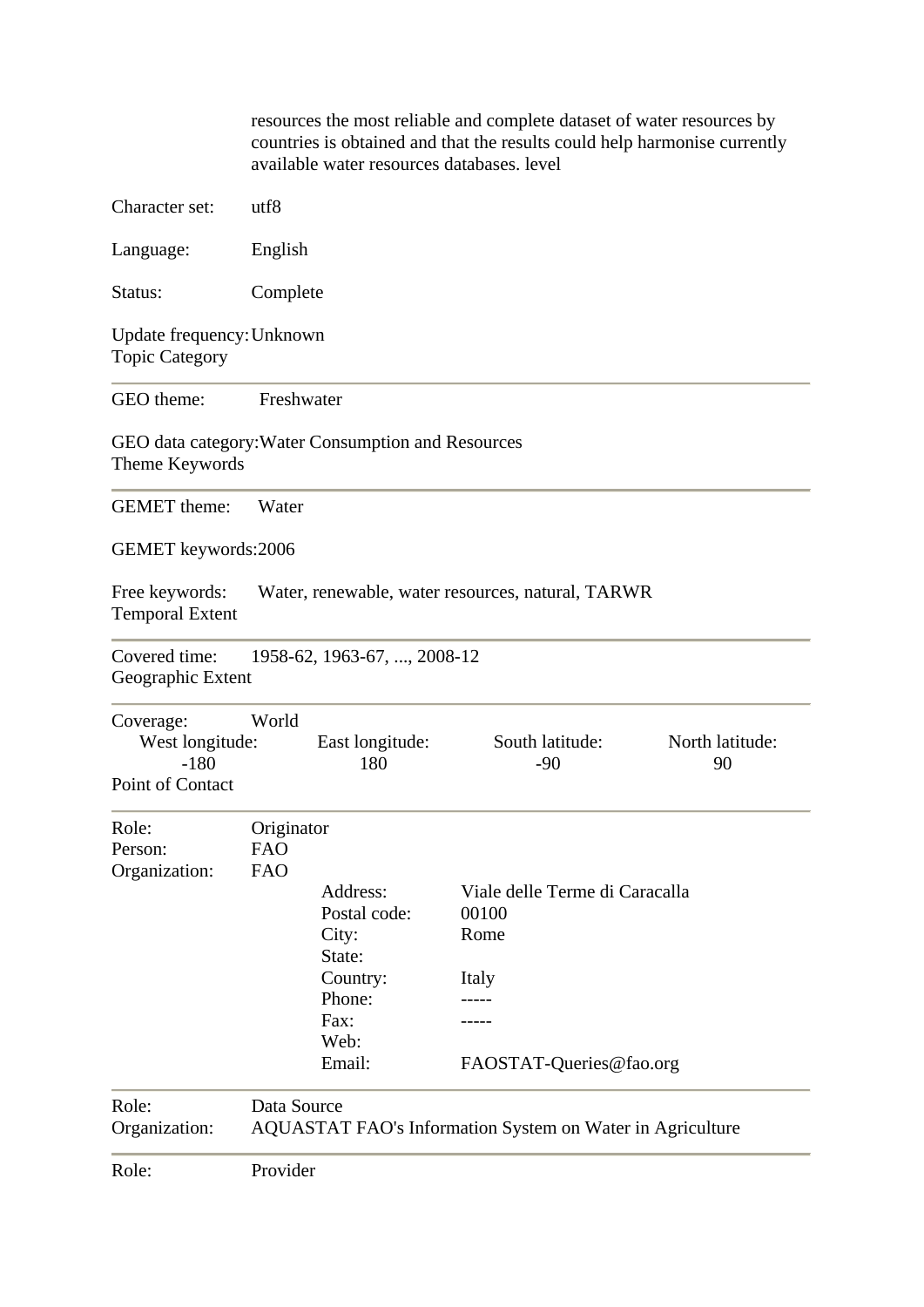| Organization:                                               | <b>FAO</b>    |                             |                                                                             |                                            |
|-------------------------------------------------------------|---------------|-----------------------------|-----------------------------------------------------------------------------|--------------------------------------------|
|                                                             |               | Address:                    | Viale delle Terme di Caracalla                                              |                                            |
|                                                             |               | Postal code:                | 00100                                                                       |                                            |
|                                                             |               | City:                       | Rome                                                                        |                                            |
|                                                             |               | State:                      |                                                                             |                                            |
|                                                             |               |                             |                                                                             |                                            |
|                                                             |               | Country:                    | Italy                                                                       |                                            |
|                                                             |               | Phone:                      | $+390657051$                                                                |                                            |
|                                                             |               | Fax:                        | +39 06 570 53152                                                            |                                            |
|                                                             |               | Web:                        | http://apps.fao.org/page/collections/                                       |                                            |
|                                                             |               |                             | Guido.Braca@fao.org                                                         |                                            |
|                                                             |               | Email:                      | Rosana.Frattini@fao.org                                                     |                                            |
|                                                             |               |                             |                                                                             | Jeff.Tschirley@fao.org John.Latham@fao.org |
|                                                             |               |                             | JeanPhilippe.Decraene@fao.org SDRN-Chief                                    |                                            |
| Role:                                                       | Publisher     |                             |                                                                             |                                            |
| Organization:                                               | <b>FAO</b>    |                             |                                                                             |                                            |
| Publication place: Rome                                     |               |                             |                                                                             |                                            |
| <b>Resource Constraints</b>                                 |               |                             |                                                                             |                                            |
|                                                             |               |                             |                                                                             |                                            |
| Use constraints:                                            | Public        |                             |                                                                             |                                            |
| Copyright:                                                  | FAO           |                             |                                                                             |                                            |
| <b>Spatial Representation Info</b>                          |               |                             |                                                                             |                                            |
|                                                             |               |                             |                                                                             |                                            |
| Cell size:                                                  |               |                             |                                                                             |                                            |
| Number of rows: -----                                       |               |                             |                                                                             |                                            |
| Number of                                                   |               |                             |                                                                             |                                            |
| columns:                                                    |               |                             |                                                                             |                                            |
| Value min:                                                  |               |                             |                                                                             |                                            |
| Value max:                                                  |               |                             |                                                                             |                                            |
| Xmax:                                                       |               | Xmin:                       | Ymax:                                                                       | Ymin:                                      |
| Notes:                                                      |               |                             |                                                                             |                                            |
| Distribution Information                                    |               |                             |                                                                             |                                            |
| <b>Contact Information</b>                                  |               |                             |                                                                             |                                            |
|                                                             |               |                             |                                                                             |                                            |
| Online resource:                                            |               | http://geodata.grid.unep.ch |                                                                             |                                            |
|                                                             |               |                             | URL original source:http://www.fao.org/ag/agl/aglw/aquastat/dbase/index.htm |                                            |
| File format:                                                |               | Excel spreadsheet           |                                                                             |                                            |
| Reference System Information                                |               |                             |                                                                             |                                            |
| <b>Coordinate Reference Information</b>                     |               |                             |                                                                             |                                            |
| Ellipsoid:                                                  | <b>WGS 84</b> |                             |                                                                             |                                            |
| Projection:                                                 |               |                             |                                                                             |                                            |
| Metadata Information                                        |               |                             |                                                                             |                                            |
|                                                             |               |                             |                                                                             |                                            |
| Language:                                                   | English       |                             |                                                                             |                                            |
| Character set:                                              | utf8          |                             |                                                                             |                                            |
| Metadata standard ISO 19115 Geographic Information<br>name: |               |                             |                                                                             |                                            |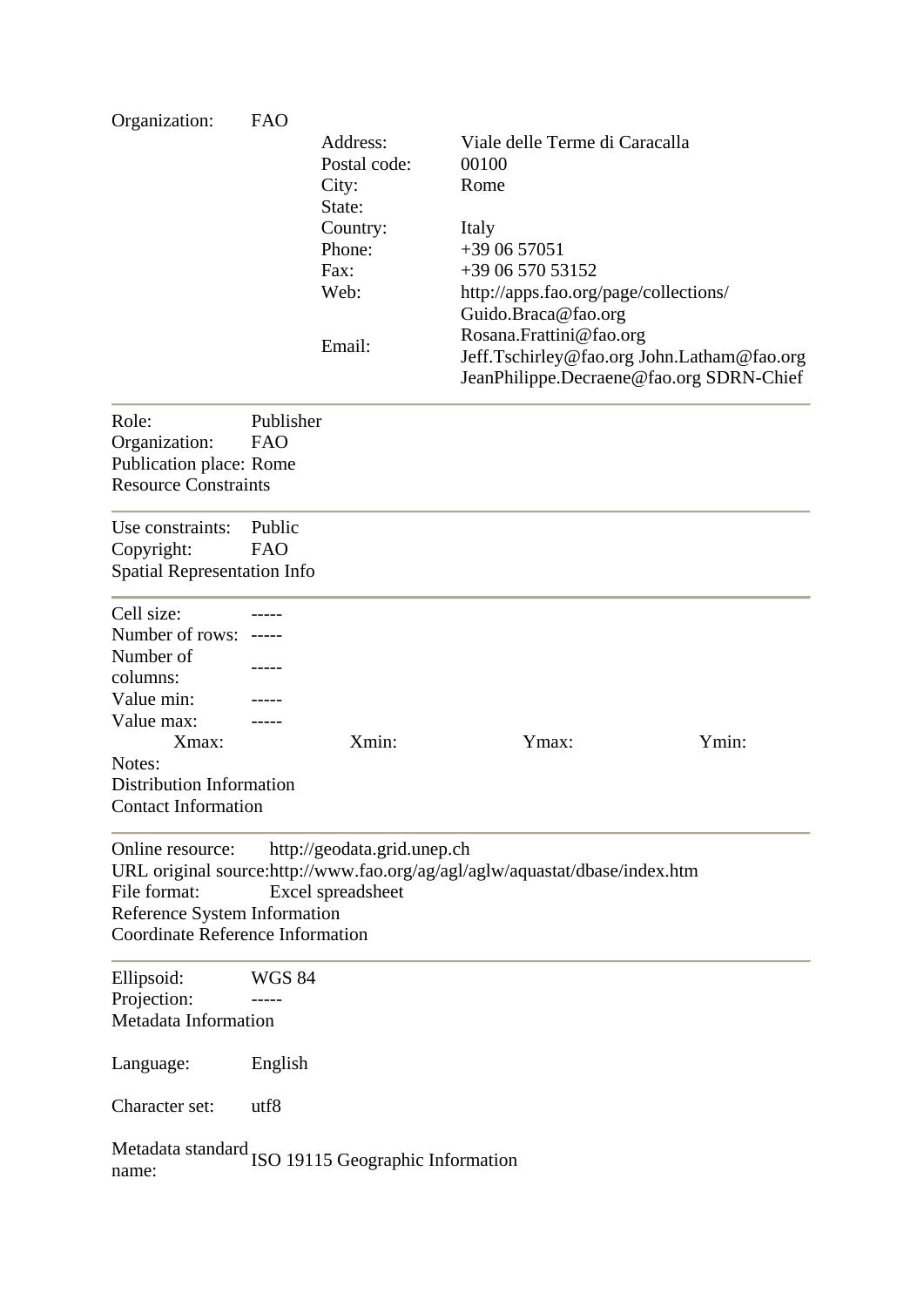Date: 2007-02-21 00:00:00 Metadata author

Person: Organization: UNEP/DEWA/GRID-Europe Address: 11, Chemin des Anemones Postal code: 1219 City: Chatelaine State: Country: Switzerland Phone: +41 22 917 87 33 Fax: +41 22 917 80 29 Web: http://www.grid.unep.ch Email: geo@grid.unep.ch Additional Information: Statistical Data Sets Comments: Country notes: -----Aggregation method Method: Sum Weight factor: -----Comments: The value "-9999" corresponds to "No Data" Inter-/Extrapolations

Inter- /Extrapolations: Calculated pre 1991-1992 None

relative country

share:

© 2006 Unit[e](http://www.grid.unep.ch/)d Nations Environment Programme DE Web site manager: [GEO Team](http://geodata.grid.unep.ch/extras/contact.php) of [UNEP/DEWA/GRID-Europe](http://www.grid.unep.ch/)

[The United Nations Environment Programme \(UNEP\) is not](http://www.grid.unep.ch/) [responsible for the content of web sites and information resources](http://www.grid.unep.ch/) [which may be reached through UNEP. The access provided to these](http://www.grid.unep.ch/) [sites does not constitute an endorsement by UNEP of the sponsors of](http://www.grid.unep.ch/) [the sites or the information contained herein. Use of the information](http://www.grid.unep.ch/) [contained in or referenced by UNEP is at the users sole risk. The](http://www.grid.unep.ch/) [designations employed and the presentation of material do not imply](http://www.grid.unep.ch/) [any opinion whatsoever on the part of UNEP or the United Nations](http://www.grid.unep.ch/) [concerning the legal status of any country, territory, city or area or of](http://www.grid.unep.ch/) [its authorities, or concerning the delimitation of its frontiers or](http://www.grid.unep.ch/) [boundaries.](http://www.grid.unep.ch/)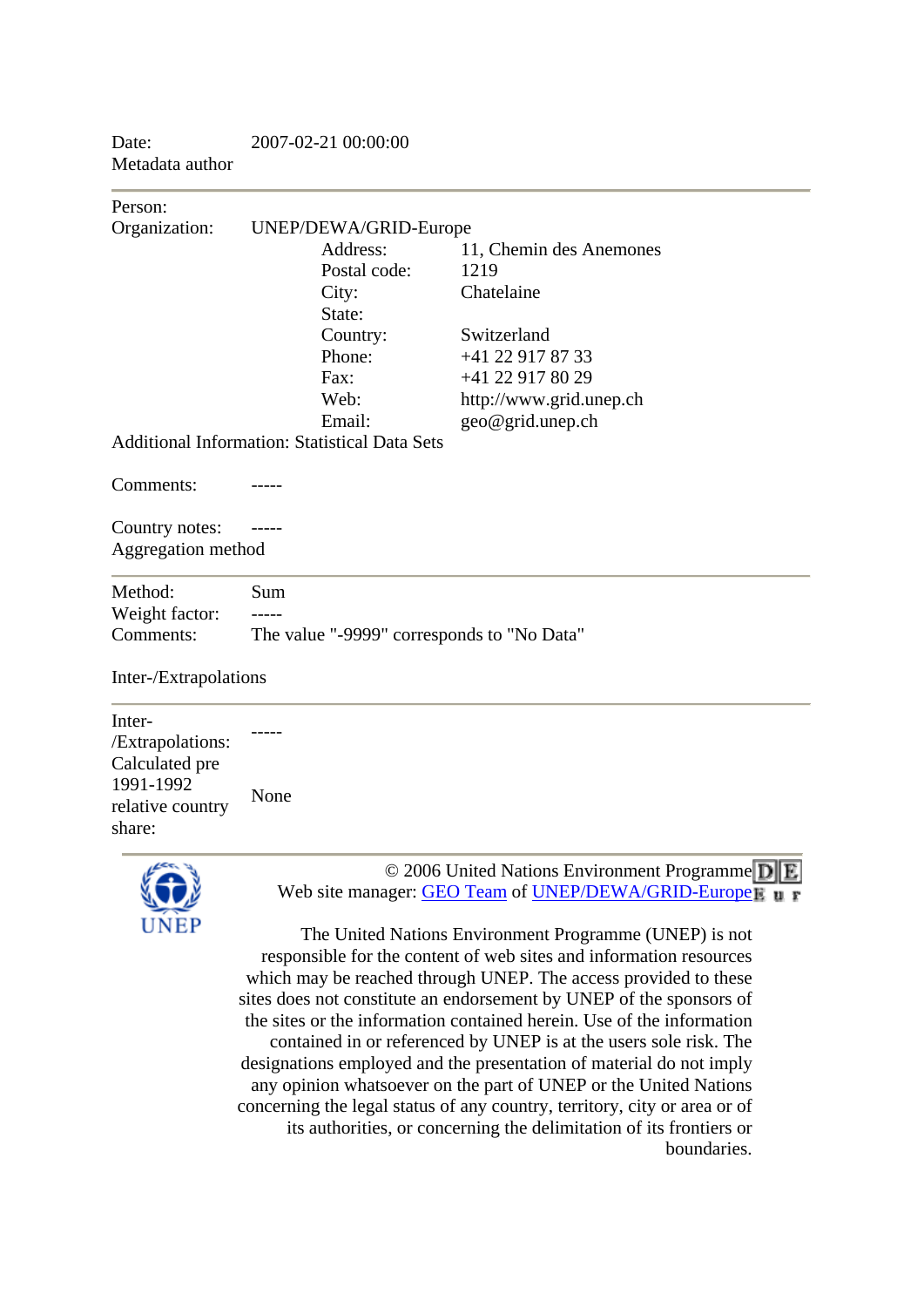

# Densité de la Population

## **[P](http://www.unep.org/geo/)rogramme des Nations Unies pour l'Environnement**

Avenir de l`Environnement (GEO)

| Title:<br>Publication year:<br>Data set type:<br>Spatial<br>presentation form: textTable<br>Units:<br>Filename: | Densité de la Population<br>2007<br>National<br>Habitants par Kilomètre Carré<br>pop_density                                                                                                                                                                                                                                                                                                                                                                                                                                                                                                                                                                                                                                                                                                                                                                                          |
|-----------------------------------------------------------------------------------------------------------------|---------------------------------------------------------------------------------------------------------------------------------------------------------------------------------------------------------------------------------------------------------------------------------------------------------------------------------------------------------------------------------------------------------------------------------------------------------------------------------------------------------------------------------------------------------------------------------------------------------------------------------------------------------------------------------------------------------------------------------------------------------------------------------------------------------------------------------------------------------------------------------------|
| Definitions:                                                                                                    | La densité de la population est la quantité de population divisée par une<br>portion de terre occupée en kilomètres carrés. La population est basée de<br>fait sur la définition de la population qui compte tous les résidants<br>indépendamment du statut juridique ou de la citoyenneté -- excepté les<br>réfugiés qui ne sont pas installés de manière permanente dans le pays<br>d'asile, et sont généralement considérés comme une partie de la<br>population de leur pays d'origine.                                                                                                                                                                                                                                                                                                                                                                                           |
| Abstract:                                                                                                       | The 2006 Revision is the twentieth round of official United Nations<br>population estimates and projections prepared by the Population Division<br>of the Department of Economic and Social Affairs of the United Nations<br>Secretariat. These are used throughout the United Nations system as the<br>basis for activities requiring population information. The 2006 Revision<br>takes into account the results of recent specialized surveys carried out in<br>developing countries to provide both demographic and other information<br>to assess the progress made in achieving the internationally agreed<br>development goals, including the Millennium Development Goals<br>(MDGs). The comprehensive review of past worldwide demographic<br>trends and future prospects presented in the 2006 Revision provides the<br>population basis for the assessment of those goals. |
| Purpose:                                                                                                        | The Department of Economic and Social Affairs of the United Nations<br>Secretariat is a vital interface between global policies in the economic,<br>social and environmental spheres and national action. The Department<br>works in three main interlinked areas: (i) it compiles, generates and<br>analyses a wide range of economic, social and environmental data and<br>information on which States Members of the United Nations draw to<br>review common problems and take stock of policy options; (ii) it                                                                                                                                                                                                                                                                                                                                                                    |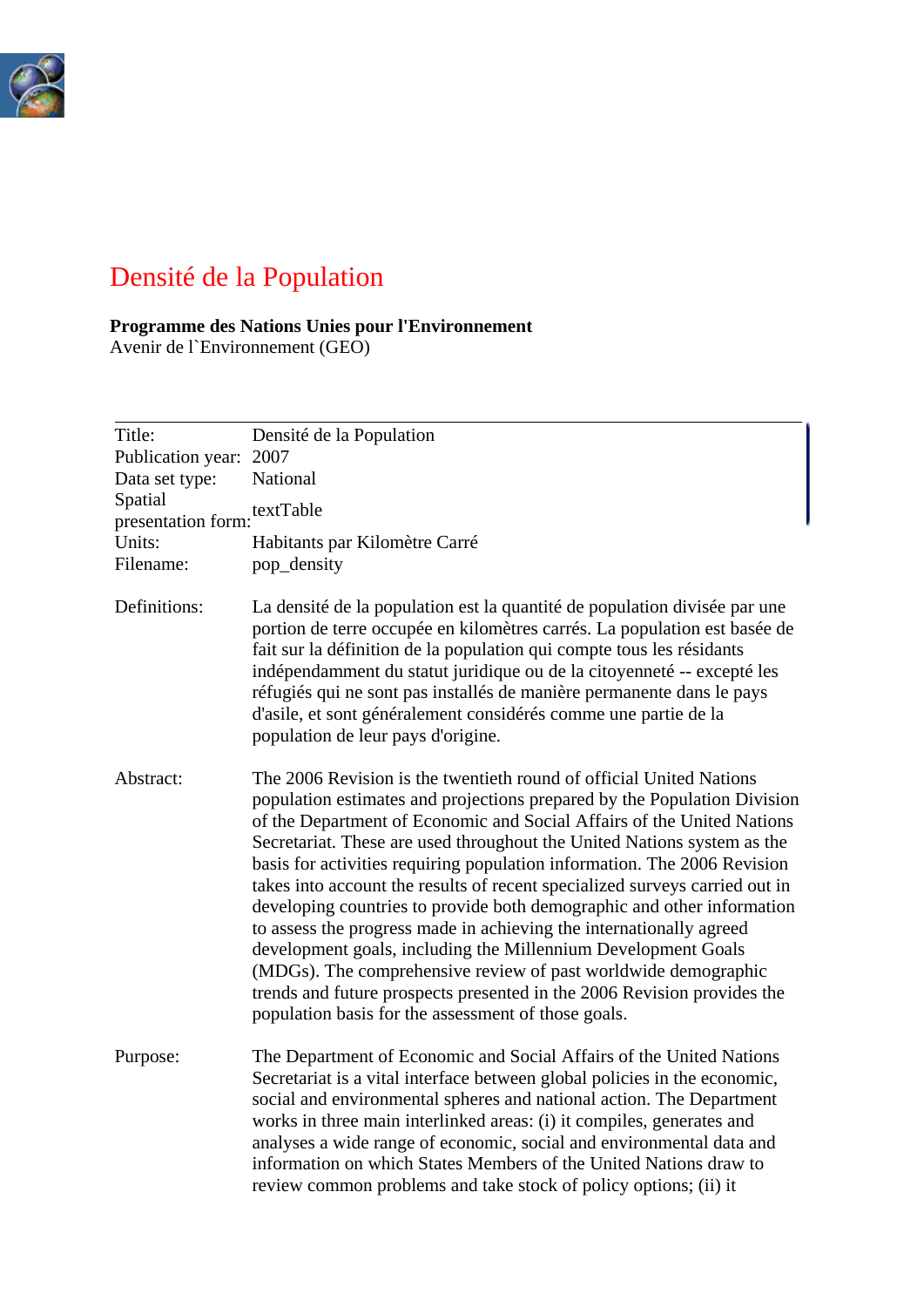facilitates the negotiations of Member States in many intergovernmental bodies on joint courses of action to address ongoing or emerging global challenges; and (iii) it advises interested Governments on the ways and means of translating policy frameworks developed in United Nations conferences and summits into programmes at the country level and, through technical assistance, helps build national capacities. level

| Character set:                                             | utf8                                                                                                                                                                        |                                                                                                                  |                       |
|------------------------------------------------------------|-----------------------------------------------------------------------------------------------------------------------------------------------------------------------------|------------------------------------------------------------------------------------------------------------------|-----------------------|
| Language:                                                  | English                                                                                                                                                                     |                                                                                                                  |                       |
| Status:                                                    | Complete                                                                                                                                                                    |                                                                                                                  |                       |
| Update<br>frequency:<br><b>Topic Category</b>              | Every 2 years                                                                                                                                                               |                                                                                                                  |                       |
| GEO theme:                                                 | Socio-Economic                                                                                                                                                              |                                                                                                                  |                       |
| GEO data category: Population<br>Theme Keywords            |                                                                                                                                                                             |                                                                                                                  |                       |
| <b>GEMET</b> theme:                                        | Social aspects, population                                                                                                                                                  |                                                                                                                  |                       |
| GEMET keywords:2007                                        |                                                                                                                                                                             |                                                                                                                  |                       |
| Free keywords:<br><b>Temporal Extent</b>                   | Population, density, demography                                                                                                                                             |                                                                                                                  |                       |
| Covered time:<br>Geographic Extent                         | 1960-2007                                                                                                                                                                   |                                                                                                                  |                       |
| Coverage:<br>West longitude:<br>$-180$<br>Point of Contact | World<br>East longitude:<br>180                                                                                                                                             | South latitude:<br>$-90$                                                                                         | North latitude:<br>90 |
| Role:<br>Person:<br>Organization:                          | Originator<br>Mr. Joseph Chamie<br><b>United Nations Population Division</b><br>Address:<br>Postal code:<br>City:<br>State:<br>Country:<br>Phone:<br>Fax:<br>Web:<br>Email: | 2 United Nations Plaza, Room DC2-1950<br>10017<br>New York<br><b>USA</b><br>$+1$ 212 963-3179<br>$+1212963-2147$ |                       |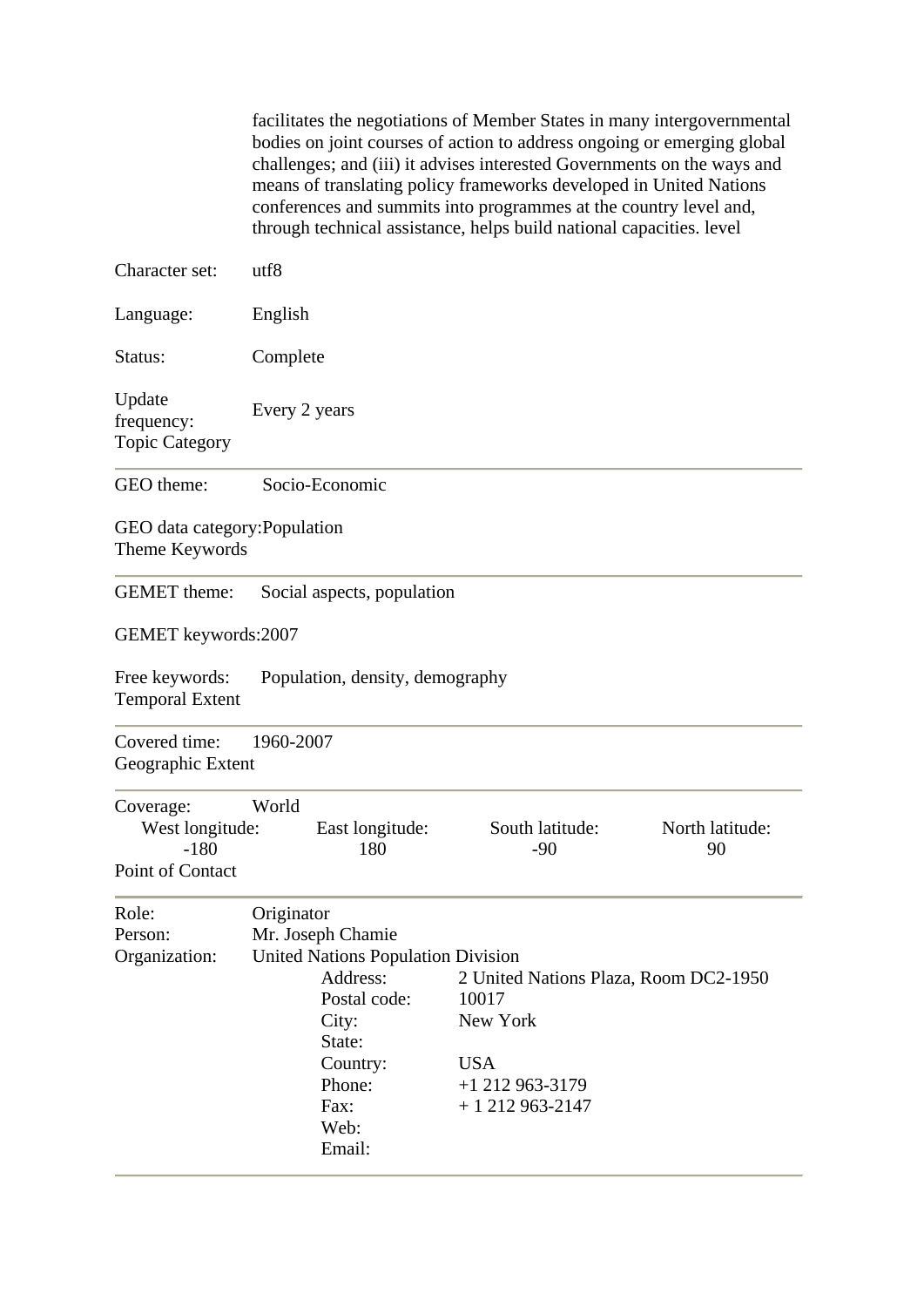| Role:<br>Organization:                                                                                                                                                | Data Source<br>World Population Prospects: The 2006 Revision                                                                             |                                                                                                                                                                                                  |       |
|-----------------------------------------------------------------------------------------------------------------------------------------------------------------------|------------------------------------------------------------------------------------------------------------------------------------------|--------------------------------------------------------------------------------------------------------------------------------------------------------------------------------------------------|-------|
| Role:<br>Organization:                                                                                                                                                | Provider<br><b>UN Population Division</b><br>Address:<br>Postal code:<br>City:<br>State:<br>Country:<br>Phone:<br>Fax:<br>Web:<br>Email: | 2 United Nations Plaza Room DC2-1950<br>10017<br>New York<br><b>USA</b><br>$+1$ 212-963-3179<br>$+1$ 212-963-2147<br>http://www.un.org/esa/population/unpop.htm<br>chamiej@un.org zlotnik@un.org |       |
| Role:<br>Organization:<br>Publication place: New York<br><b>Resource Constraints</b>                                                                                  | Publisher<br><b>UN Population Division</b>                                                                                               |                                                                                                                                                                                                  |       |
| Use constraints:<br>Copyright:<br><b>Spatial Representation Info</b>                                                                                                  | Public<br><b>UN</b>                                                                                                                      |                                                                                                                                                                                                  |       |
| Cell size:<br>Number of rows: -----<br>Number of<br>columns:<br>Value min:<br>Value max:<br>Xmax:<br>Notes:<br>Distribution Information<br><b>Contact Information</b> | Xmin:                                                                                                                                    | Ymax:                                                                                                                                                                                            | Ymin: |
| Online resource:<br>File format:<br>Reference System Information<br><b>Coordinate Reference Information</b>                                                           | http://geodata.grid.unep.ch<br>URL original source:http://esa.un.org/unpd/peps/index.htm<br>Excel spreadsheet                            |                                                                                                                                                                                                  |       |
| Ellipsoid:<br>Projection:<br>Metadata Information                                                                                                                     | <b>WGS 84</b>                                                                                                                            |                                                                                                                                                                                                  |       |
| Language:                                                                                                                                                             | English                                                                                                                                  |                                                                                                                                                                                                  |       |
| Character set:                                                                                                                                                        | utf8                                                                                                                                     |                                                                                                                                                                                                  |       |
|                                                                                                                                                                       | Metadata standardISO 19115 Geographic Information                                                                                        |                                                                                                                                                                                                  |       |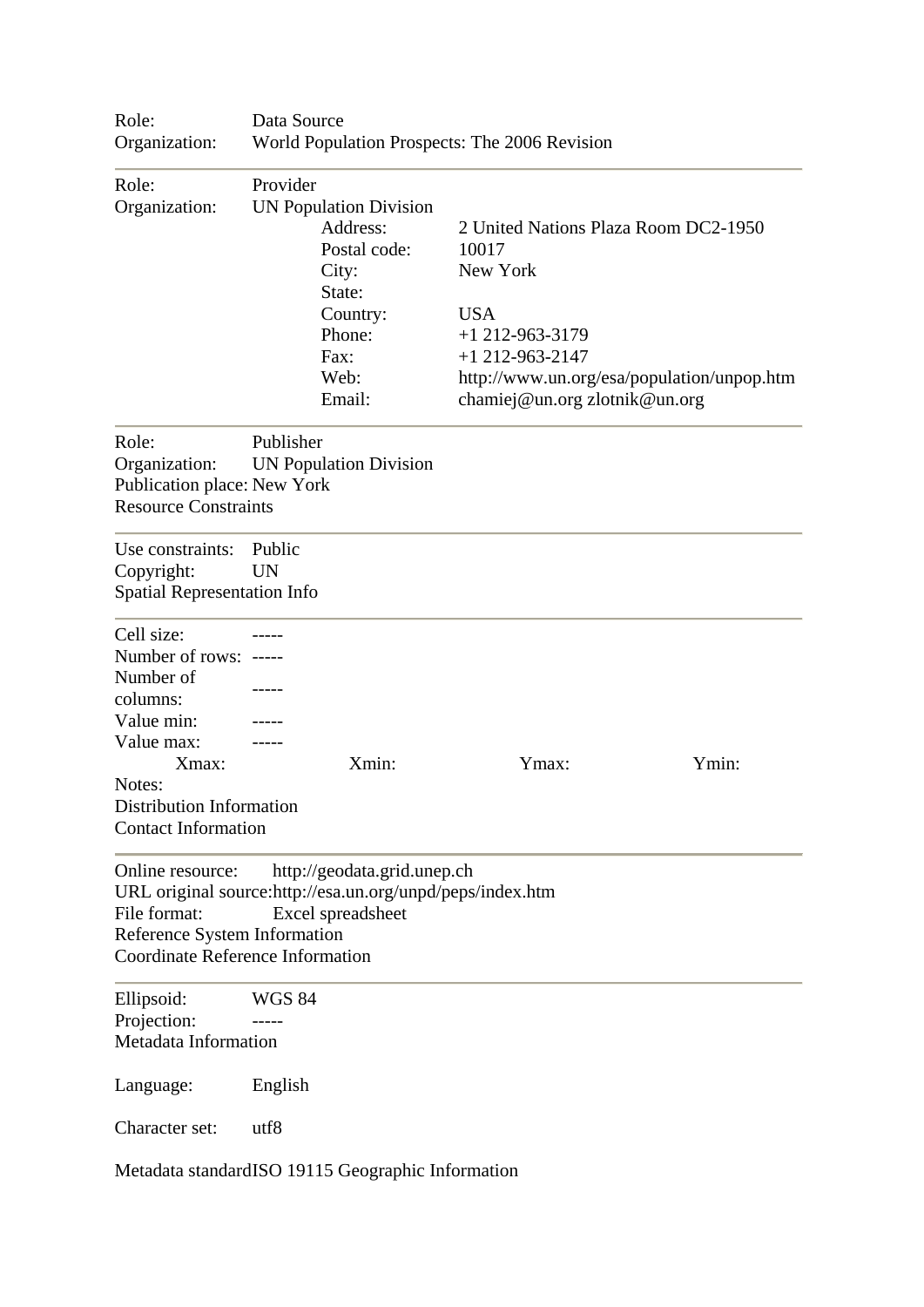name:

| Date:           | 2007-05-31 00:00:00 |
|-----------------|---------------------|
| Metadata author |                     |

### Person: Organization: UNEP/DEWA/GRID-Europe Address: 11, Chemin des Anemones Postal code: 1219 City: Chatelaine State: Country: Switzerland Phone: +41 22 917 87 33 Fax: +41 22 917 80 29 Web: http://www.grid.unep.ch Email: geo@grid.unep.ch Additional Information: Statistical Data Sets Comments<sup>-</sup> Country notes: Data for Mauritius include Agalega, Rodrigues and Saint Brandon. Data for Saint Helena include Ascension and Tristan da Cunha. Data for China include Hong Kong. Holy See refers to the Vatican City State. Data for Australia include Christmas Island, Cocos (Keeling) Islands and Norfolk Island. The World Factbook 2007 is the data source of land area for: Anguilla, Aruba, Holy See, Isle of Man, Marshall Islands, Micronesia (Federated States of), Monaco, Northern Mariana Islands, Pitcairn Island, Tokelau, Wallis and Futuna. Land area data for Marshall Islands includes the atolls of Bikini, Enewetak, Kwajalein, Majuro, Rongelap, and Utirik. Land area data for Micronesia (Federated States of) includes Pohnpei (Ponape), Truk (Chuuk) Islands, Yap Islands, and Kosrae. Land area data for Northern Mariana Islands includes 14 islands including Saipan, Rota, and Tinian. Land area data for Wallis and Futuna includes Ile Uvea (Wallis Island), Ile Futuna (Futuna Island), Ile Alofi, and 20 islets. Aggregation method

| Method:        | Weighted average                            |
|----------------|---------------------------------------------|
| Weight factor: | Land Area                                   |
| Comments:      | The value "-9999" corresponds to "No Data". |

#### Inter-/Extrapolations

Inter- /Extrapolations: Calculated pre 1991-1992 relative country share: None